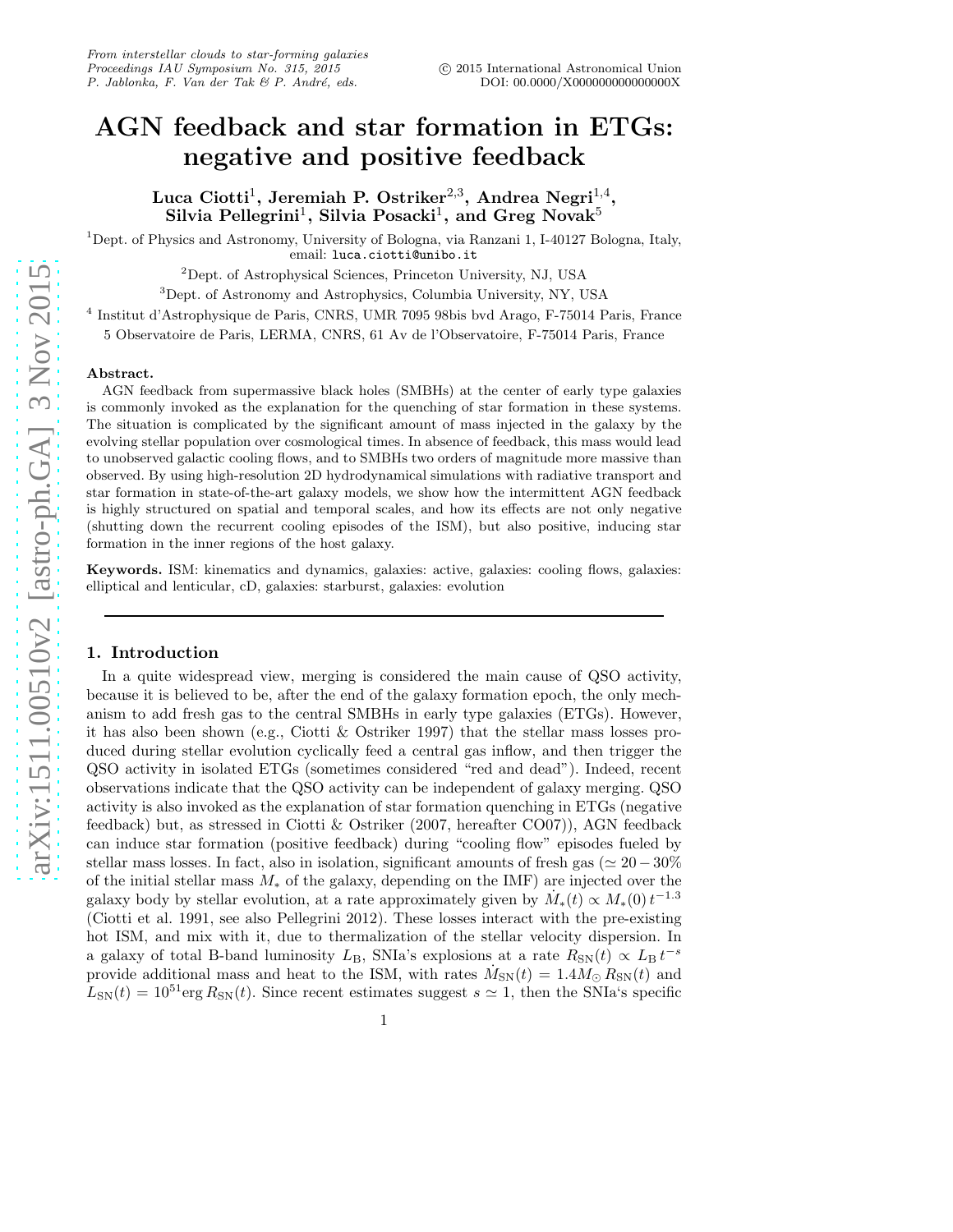#### 2 Luca Ciotti et al.

heating  $L_{SN}/\dot{M}_{*}$  increases with time. The resulting hot atmosphere however cannot be static. The interstellar mass keeps increasing, its cooling time decreases, until a cooling catastrophe takes place in the central galactic region and the SMBH feedback takes place.

In a series of papers, Ciotti, Ostriker and co-workers, with the aid of high-resolution hydrodynamical simulations, and a physically based feedback implementation, studied in detail the AGN activity cycle induced by accretion of stellar mass losses, also considering star formation. In particular, it was shown that AGN feedback is able to avoid the overgrowth of the SMBH that would be caused by accretion of the mass lost by stars if uninpeded, and also that the same feedback can induce significant star formation at the center of ETGs (CO07). By using state-of-the-art galaxy dynamical models, and an updated version of the 2D code of Novak et al. (2011, 2012, hereafter N12, and references therein), we are now investigating in detail the ISM behavior in realistic ETG models with evolving input ingredients from the stellar population (Ciotti et al., in preparation).

### 2. The models

We consider axisymmetric two-component galaxy models with adjustable flattening embedded in a spherically symmetric NFW dark matter halo and with a central SMBH. The stellar component is described by the ellipsoidal deprojection of the de Vaucouleurs law. The total gravitational field, the solution of the two-integrals Jeans equations, and the projection of the resulting kinematical field on the plane of the sky are computed as described elsewhere (Posacki et al. 2013). The velocity dispersion and rotational fields of the stellar populations, needed to compute energy and momentum injection in the ISM due to stellar evolution, are computed by using a generalized Satoh k-decomposition (Ciotti  $\&$  Pellegrini 1996). The E4 and E7 galaxy models are obtained by flattening (at fixed stellar mass M∗) spherical "progenitors" with central (aperture) velocity dispersion of 180, 210, 250 and 300 km/s, and reproduce observed scaling laws (Negri et al. 2014). The initial mass of the SMBH is taken to be  $M_{\text{BH}} = 10^{-3} M_*$ , near to the Magorrian relation, as expected at the end of the period of galaxy formation.

The hydrodynamical equations and the input physics are given in Ciotti & Ostriker (2012), and integrated by an improved version of the N12 code. Mass, momentum and energy sources and sinks associated with evolution of the passively evolving initial stellar population, and with the new stars added by star formation, are treated as described in Negri et al. (2015, hereafter N15). In particular the star formation rate is given by  $\dot{\rho}_{SF} = 0.1 \rho / \text{max}(\tau_{cool}, \tau_{dyn})$ , where  $\rho$  is the local ISM density, and  $\tau_{cool}$  and  $\tau_{dyn} = \min(\tau_{Jeans}, \tau_{rot})$  are the cooling and dynamical times, respectively. In N15 we showed that this prescription reproduces the observed Kennicutt-Schmidt law remarkably well. Radiative and mechanical feedback from the accreting SMBH (both depending on the hydrodynamically self-consistently determined mass accretion rate on the SMBH,  $M_{\rm BH}$ ), are finally considered. In the energy equation, photoionization and Compton heating and cooling ( $T_{\rm C} \simeq 2 \times 10^7 \,\rm K$ ), bremsstrahlung and line cooling are taken into account, with modifications due to the ionization effects of AGN radiation. In the momentum equation, radiation pressure due to AGN activity is computed by solving the radiative transport (in spherical symmetry) for the accretion luminosity  $L_{BH}$ , considering photoionization+Compton opacity, and electron scattering. For simplicity at this stage we ignore the detailed treatment of dust formation and destruction, and the associated radiation pressure effects (Hansley et al. 2014, N12), as well as the radiation pressure due to star ligh in different bands (e.g., see Ciotti & Ostriker 2012). For given  $\dot{M}_{\rm BH}$ , then,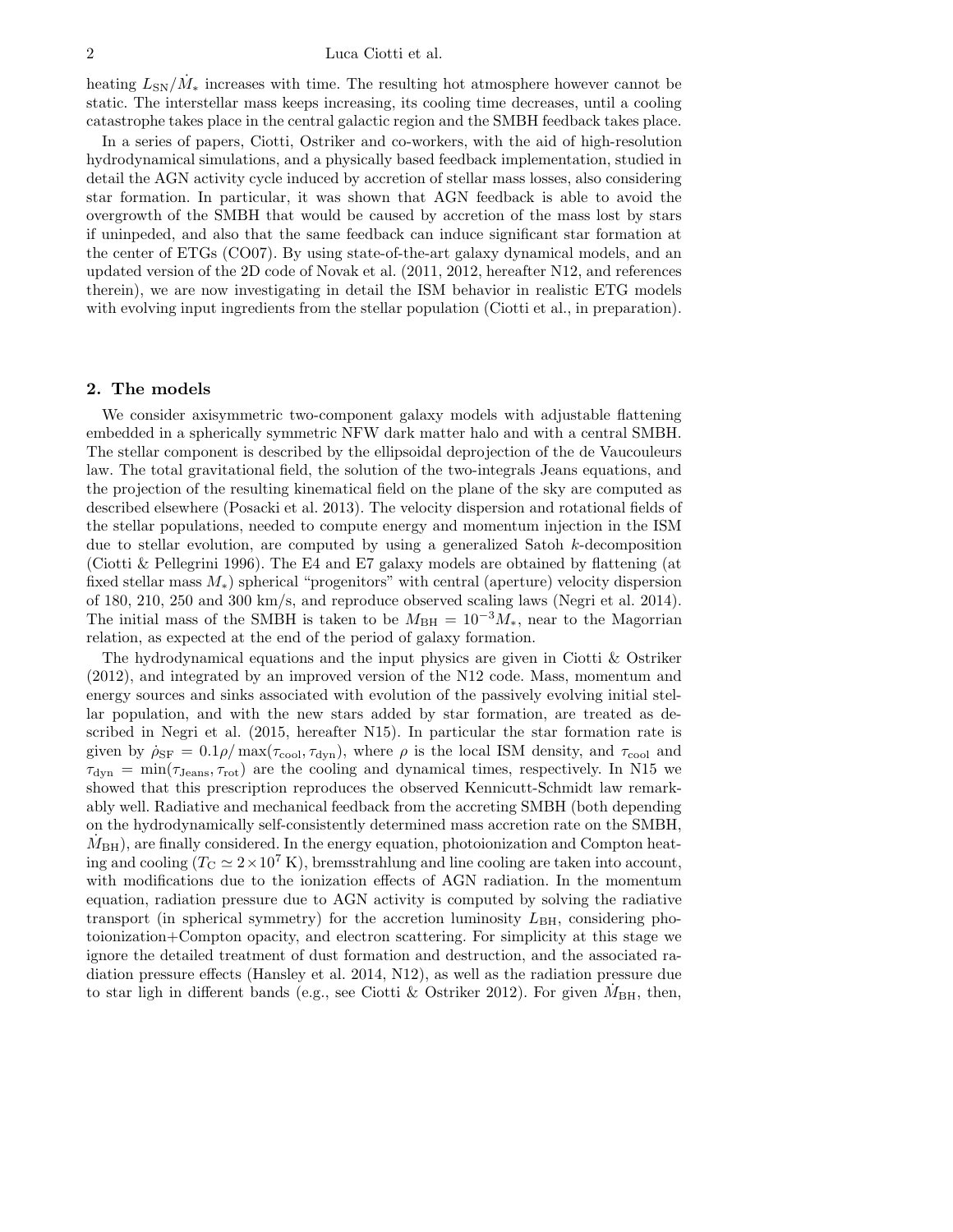one has:

$$
L_{\rm BH} = \epsilon_{\rm EM} \dot{M}_{\rm BH} c^2, \qquad \epsilon_{\rm EM} = \frac{\epsilon_0 A \dot{m}}{1 + A \dot{m}}, \qquad \dot{m} \equiv \frac{\dot{M}_{\rm BH}}{\dot{M}_{\rm Edd}} = \frac{\epsilon_0 \dot{M}_{\rm BH} c^2}{L_{\rm Edd}}, \tag{2.1}
$$

where  $A = 100$ ,  $\epsilon_0 = 0.125$  and  $L_{\text{Edd}}$  is the Eddington luminosity.

Mechanical feedback is due to mass, momentum, and energy injection of a conicalshaped nuclear wind, with half-opening angle of  $\simeq 45^{\circ}$ . In terms of solid angle, this means that the wind is visible from  $\sim 1/4$  of the available viewing angles. The relevant relations here are  $\dot{M}_{\text{BH}} = \dot{M}_{\text{in}}/(1+\eta)$ ,  $\dot{M}_{\text{out}} = \eta \dot{M}_{\text{BH}}$ ,  $\dot{p}_{\text{w}} = \dot{M}_{\text{out}} v_{\text{w}}$ ,  $L_{\text{w}} = \epsilon_{\text{w}} \dot{M}_{\text{BH}} c^2$ , where  $\eta \equiv 2\epsilon_w c^2/v_w^2$ ,  $\dot{M}_{\rm in}$  and  $\dot{M}_{\rm out}$  are the mass inflow and outflow rates at the first grid point (a few pc from the SMBH). In the current simulations,  $\epsilon_{w}$  follows a prescription similar to that adopted for  $\epsilon_{EM}$ , with maximum value of  $10^{-4}$ , while the wind velocity  $v_{\rm w}$  is  $10^4$  km/s.

# 3. Results

As illustrated in Fig. 1 (top panel), the central SMBH grows more, in absolute terms  $(\Delta M_{\rm BH})$  and also in percentual  $(\Delta M_{\rm BH}/M_{\rm BH}(0))$ , for increasing stellar mass  $M_*$  of the host galaxy; the growth reaches a factor of  $\simeq 3$  in the biggest galaxies with AGN feedback



Figure 1. Global properties of the models at the end of the simulations (13 Gyr), as a function of their initial stellar mass, for E4 (black) and E7 (red) models. Triangles, squares, and pentagons refer to models with radiative plus mechanical AGN feedback, mechanical AGN feedback only, and no AGN feedback, respectively.